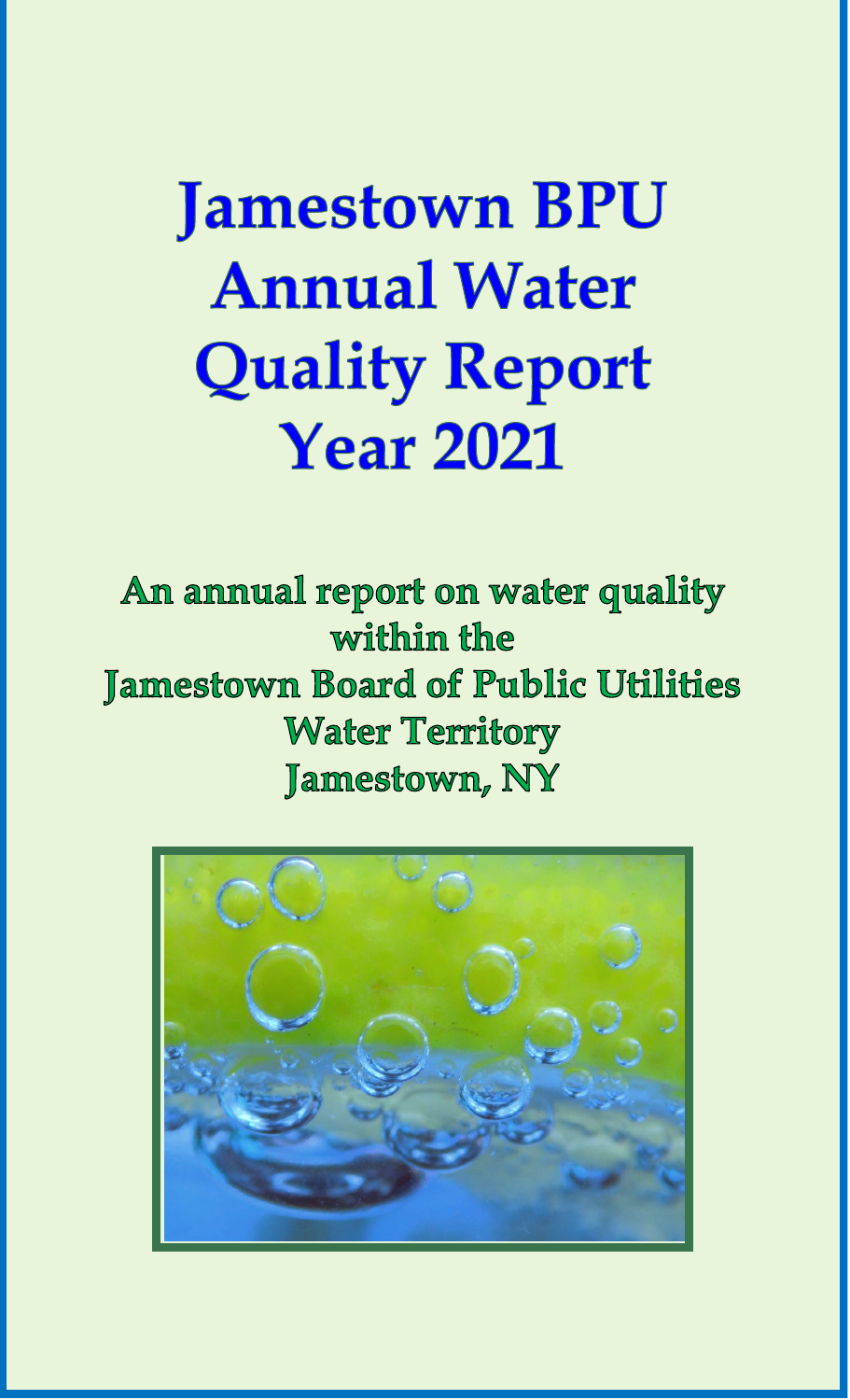# **INTRODUCTION**

To comply with State regulations, The City of Jamestown Board of Public Utilities (BPU) annually issues this report describing our water system, our water quality and other items that are important for our customers to know about their drinking water such as where it comes from and how it is delivered to your homes and businesses. The goal of this report is to raise your understanding of drinking water, to raise awareness for the need to protect our drinking water sources and the importance of maintaining and upgrading the water system which allows the BPU to continue to deliver safe, high quality drinking water to all of our customers.



*Annual Drinking Water Quality Report Year 2021 City of Jamestown Board of Public Utilities 92 Steele Street Jamestown, NY 14701 Public Water Supply ID#NY0600366*

If you have any questions about this report or concerning your drinking water, please contact Rebecca Robbins, Communications Coordinator, at (716) 661-1680. We want you to be informed about your drinking water. If you want to learn more, please attend any of our regularly scheduled meetings of the Board of Public Utilities. The meetings are held at 4 p.m. on the third or fourth Monday of each month in the BPU Board Room at 92 Steele Street and the schedule is available at www.jamestownbpu.com or by calling (716) 661- 1680. We encourage public interest in our community's decisions affecting drinking water.

### Where does our water come from?

In general, the sources of drinking water (both tap water and bottled water) include rivers, lakes, streams, ponds, reservoirs, springs and wells. As water travels over the surface of the land or through the ground, it dissolves naturally-occurring minerals and, in some cases, radioactive material; and can pick up substances resulting from the presence of animal or human activities. Contaminants that may be present in source water include: microbial contaminants; inorganic contaminants; pesticides and herbicides; organic chemical contaminants; and radioactive contaminants. In order to ensure that tap water is safe to drink, the State and the EPA prescribe regulations which limit the amount of certain contaminants in water provided by public water systems. The State Health Department's and the FDA's regulations establish limits for contaminants in bottled water which must provide the same protection for public health.

Our water system serves approximately 46,712 customers through 17,370 service connections. Our water source consists of eight artesian wells in the Cassadaga aquifer and four artesian wells in the Conewango aquifer. Aquifers are areas where enough groundwater (water contained in the soil and rock material below the surface of the earth) exists to supply wells and springs. The Jamestown aquifers are confined or sandwiched between layers of relatively impermeable materials such as clay and shale. The BPU operates eight wells, which draw water from the Cassadaga aquifer, having a watershed of 140 square miles. The BPU also operates four wells in Poland Center drawing water from the Conewango aquifer, which has a watershed of 290 square miles.

The water is collected in a receiving tank, then pumped by a high-pressure mechanical delivery process through the transmission and distribution system. If the water is not used within the day, it back-feeds into storage at a 10,000,000 gallon reservoir for future distribution. Two underground reservoirs in the city can store approximately 11,500,000 gallons of treated water. The Lakewood (above ground) water tank contains 2,000,000 gallons of treated water. Two above-ground storage tanks in the Jamestown system each hold an additional 500,000 gallons of raw water (water without chlorine and fluoride). An elevated tank at the County Airport holds 150,000 gallons of treated water. During 2021, our system did not experience any restriction of our water source. Your drinking water is treated with sodium hypochlorite (for disinfection) and hydrofluorosilicic acid (for tooth decay prevention) prior to distribution.

Our system is one of the many drinking water systems in New York State that provides drinking water with a controlled, low level of fluoride for consumer dental health protection. To ensure that the fluoride supplement in your water provides optimal dental protection, the State Department of Health requires that we monitor fluoride levels on a daily basis. During 2021, monthly laboratory results showed fluoride levels in your water were in the optimal range 56% of the time.

# Source Water Assessment Program (SWAP) Summary

The New York State Department of Health has completed a source water assessment for the BPU system, under the Source Water Assessment Program (SWAP). Their findings are summarized in the paragraph below. It is important to stress that these assessments were created using available information and only estimate the potential for source water contamination. It does not indicate that any contamination has or will occur. This water supply provides treatment and regular monitoring to ensure that the water that is delivered to consumers meets all applicable standards. This assessment found an elevated susceptibility to contamination. The amount of pasture in the assessment area results in a high potential for protozoa contamination. There is also a high density of sanitary wastewater discharges in the watershed, which results in elevated susceptibility for nearly all contaminant categories. However, the total amount of wastewater discharged to surface water is not high enough to considerably raise the potential for contamination. There are no noteworthy contamination threats associated with other discrete contaminant sources.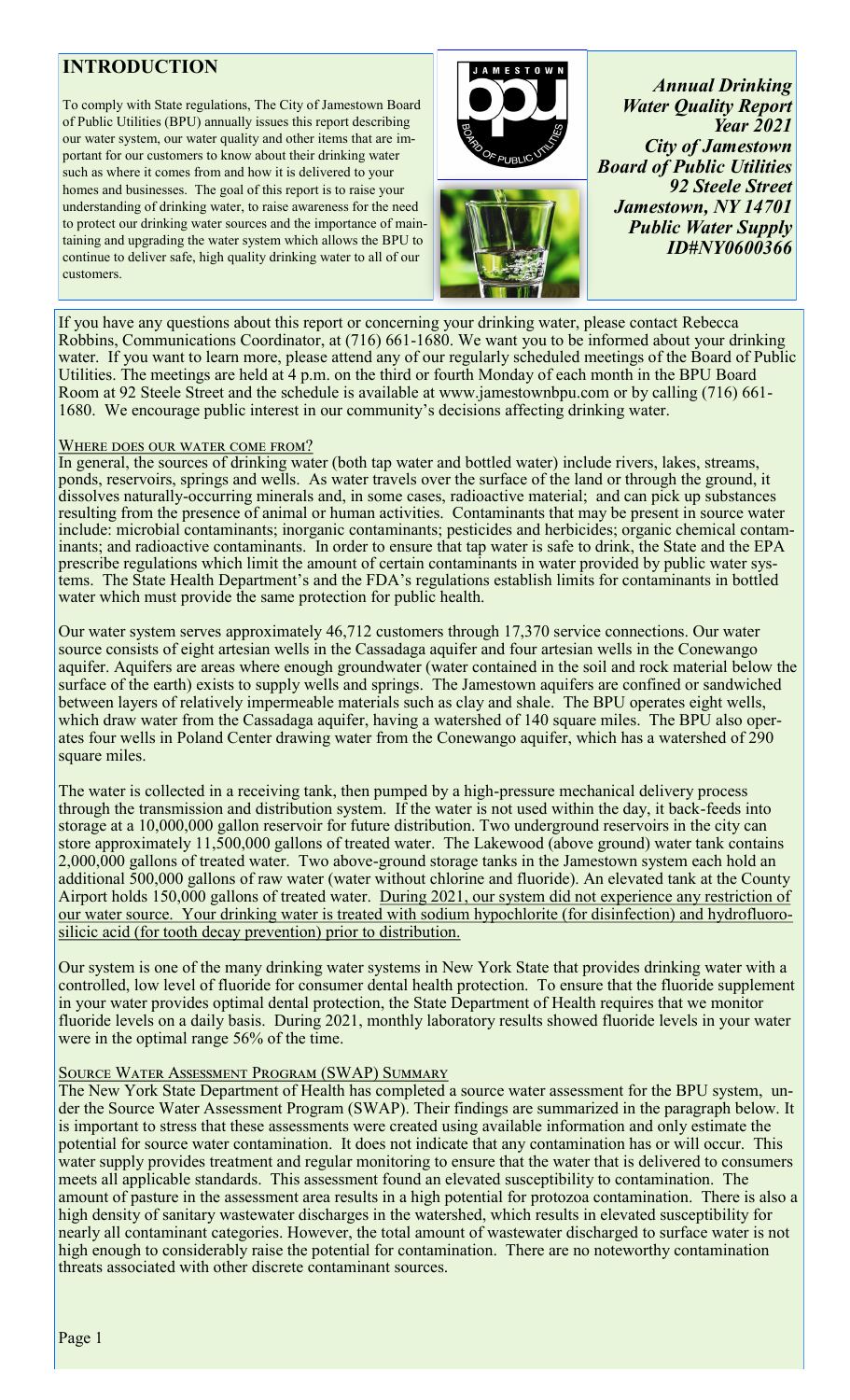As mentioned before, BPU water is derived from 12 drilled wells, 8 in the Cassadaga well field, and 4 in the Poland Center well field. The source water assessment has rated the wells in both well fields as having a medium-high susceptibility to microbials, viruses, and nitrates, and a medium susceptibility to industrial solvents, and other industrial contaminants. The ratings for the Cassadaga well field are due primarily to the close proximity of permitted septic systems or other wastewater treatment systems to the wells, a facility listed on the State's Toxic Release Inventory, and oil and gas well drilling in the area. The ratings for the Poland Center Well field are primarily due to the close proximity of permitted septic systems or other wastewater treatment systems to the wells, and oil and gas well drilling in the area. There is also the presence of a chemical bulk storage facility in its inner zone. In addition, both well fields draw water from a confined aquifer (an aquifer bounded above and below by geology that restricts the passage of ground water), the aquifer recharge area (the section of land that receives precipitation and allows it to infiltrate into the aquifer) is considered vulnerable to potential sources of contamination. While the source water assessment rates BPU wells as being susceptible to microbials, please note that BPU water is disinfected to ensure that that the finished water delivered into your home meets New York State's drinking water standards for microbial contamination. A copy of the assessment, including a map of the assessment area, can be obtained by contacting us, as noted above.

The BPU designed its water supply emergency plan according to guidelines recommended by the NYS Department of Health. The plan was subsequently submitted to and approved by the New York State Department of Health.

### FACTS AND FIGURES

Our water system serves 46,712 people in homes, businesses, industries and schools. The BPU now manages 17,370 active meter connections that carry the water to all its customers. The total number of gallons of water produced in 2021 was 1,709,073,000 gallons with 1,063,513,880 gallons delivered to customers. Our highest single production day was January 30, 2021, at 6.07 million gallons. An additional 408,623,978 gallons (23.91% of daily pumpage) was unbilled due to flushing, repaired leaks, fire fighting, bulk water sales, treatment plant use and street cleaning; leaving 236,935,142 gallons lost and unaccounted for (13.86%) in meter under registration, unknown use and hidden leaks. The average daily production of raw water treated and pumped into the distribution system was 4.68 million gallons. In 2021, water customers in Jamestown were charged \$2.09 per unit of water. A unit of water is equal to 100 cubic feet or 748 gallons.

### WHY SAVE WATER AND HOW TO AVOID WASTING IT?

Although our system has an adequate amount of water to meet present and future demands, there are a number of reasons why it is important to conserve water: saving water saves energy and some of the costs associated with both of these necessities of life; saving water reduces the cost of energy required to pump water and the need to construct costly new wells, pumping systems and water towers; and saving water lessens the strain on the water system during a dry spell or drought, helping to avoid severe water use restrictions so that essential fire fighting needs are met. You can play a role in conserving water by becoming conscious of the amount of water your household is using, and by looking for ways to use less whenever you can. It is not hard to conserve water. Conservation tips: automatic dishwashers use 15 gallons for every cycle, regardless of how many dishes are loaded, so load it to capacity. Turn off the tap when brushing your teeth. Check every faucet in your home for leaks. A slow drip can waste 15 to 20 gallons a day. Fix it and you can save almost 6,000 gallons per year. Check your toilets for



leaks by putting a few drops of food coloring in the tank and watching for a few minutes to see if the color shows up in the bowl. It is not uncommon to lose up to 100 gallons a day from one of these otherwise invisible toilet leaks. Fix it and you save more than 30,000 gallons a year. Use your water meter to detect hidden leaks. Simply turn off all taps and water-using appliances, then check the meter after 15 minutes. If the meter moved, you have a leak.

FOR WATER CONSERVATION INFORMATION, PLEASE REFER TO THE FOLLOWING WEBSITES: www.jamestownbpu.com and www.h2ouse.org.

### ARE THERE CONTAMINANTS IN OUR DRINKING WATER?

As the State regulations require, we routinely test your drinking water for numerous contaminants. These contaminants include: total coliform, inorganic compounds, nitrate, nitrite, lead and copper, volatile organic compounds, total trihalomethanes, haloacetic acids, radiological and synthetic organic compounds. The table presented on the next page depicts which compounds were detected in your drinking water. The State allows us to test for some contaminants less than once per year because the concentrations of these contaminants do not change frequently. It should be noted that all drinking water, including bottled drinking water, may be reasonably expected to contain at least small amounts of some contaminants. The presence of contaminants does not necessarily indicate that water poses a health risk. More information about contaminants and potential health effects can be obtained by calling the EPA's Safe Drinking Water Hotline (800-426-4791) or the Chautauqua County Health Department at (716) 753-4481.

On August 26, 2020, Public Water Supplies in New York State were required to begin monitoring for Per- and polyfluoroalkyl substances (PFAS). These substances include Perfluorooctanoic acid (PFOA), Perfluorooctane sulfonate (PFOS), and 1,4-Dioxane. To this date, we have not had any detections of these contaminants and will continue to monitor for them in 2022 and beyond.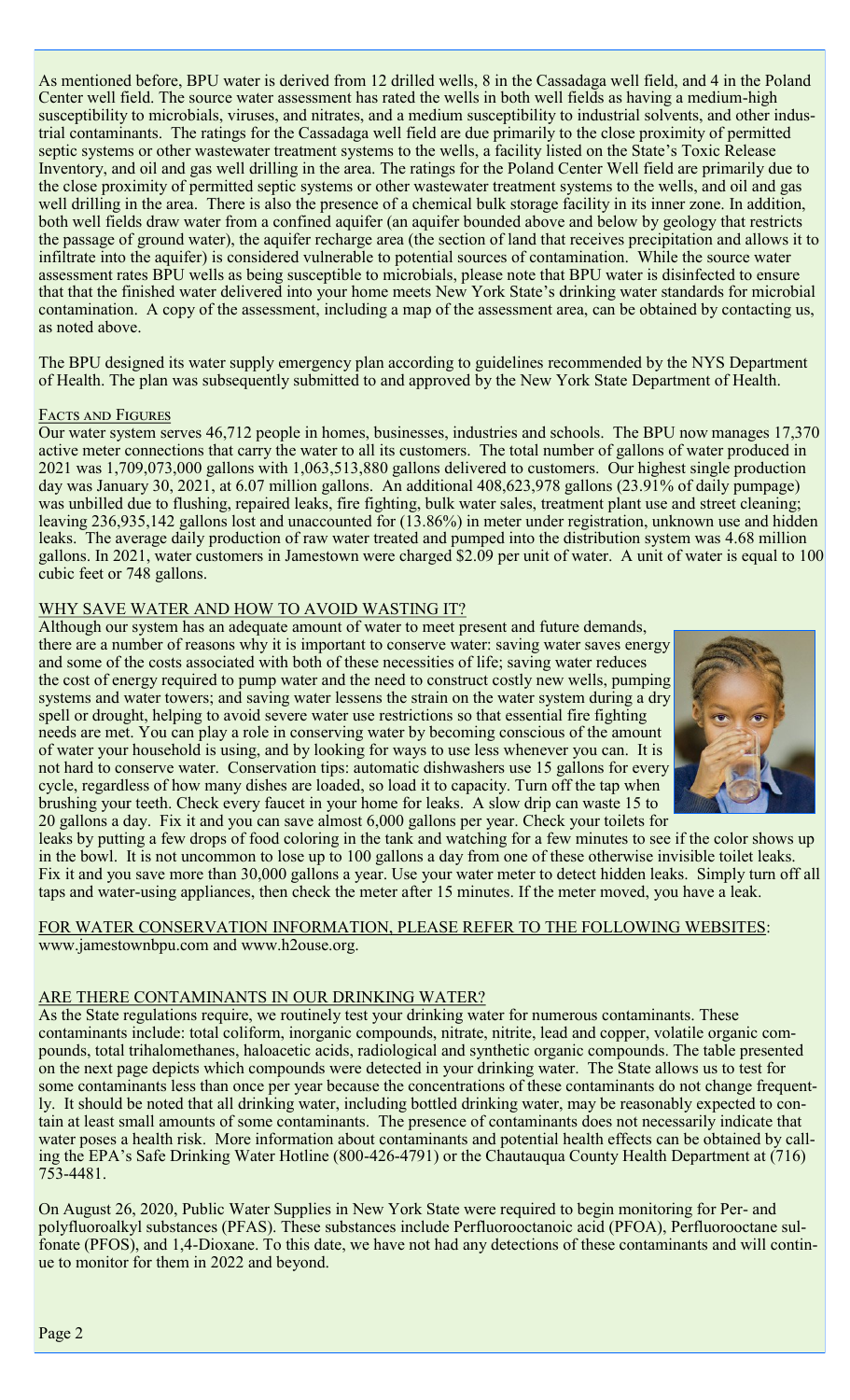| <b>Detectable Contaminants</b><br>2021 |                 |                                                                |                  |                                                                                                                                                                                           |              |                    |                |
|----------------------------------------|-----------------|----------------------------------------------------------------|------------------|-------------------------------------------------------------------------------------------------------------------------------------------------------------------------------------------|--------------|--------------------|----------------|
| <b>Contaminant</b>                     | <b>Entry Pt</b> | <b>Date</b>                                                    | <b>Violation</b> | <b>Result</b>                                                                                                                                                                             | <b>Units</b> | <b>MCL</b>         | <b>MCLG</b>    |
| <b>Disinfectants</b>                   |                 |                                                                |                  | Avg / Min - Max                                                                                                                                                                           |              |                    |                |
| Chlorine                               | Cassadaga       | Daily<br>Likely Source of Contamination                        | No               | $1.02 / 0.86 - 1.18$<br>Water Additive used to control microbes                                                                                                                           | mg/l         | 4.00               | <b>NA</b>      |
| Chlorine                               | Clay Pond       | Daily<br>Likely Source of Contamination                        | <b>No</b>        | $1.03 / 0.81 - 1.23$<br>Water Additive used to control microbes                                                                                                                           | mg/l         | 4.00               | <b>NA</b>      |
| Chlorine                               | Lakewood        | Daily<br>Likely Source of Contamination                        | No               | $0.98 / 0.85 - 1.18$<br>Water Additive used to control microbes                                                                                                                           | mg/l         | 4.00               | <b>NA</b>      |
| Fluoride                               | Cassadaga       | Daily<br>Likely Source of Contamination                        | <b>No</b>        | $0.87 / 0.67 - 1.17$<br>Erosion of natural deposits; water additive which promotes<br>strong teeth; discharge from fertilizer and aluminum factories                                      | mg/l         | 2.20               | <b>NA</b>      |
| Fluoride                               | Clay Pond       | Daily<br>Likely Source of Contamination                        | No               | $0.87 / 0.43 - 1.21$<br>Erosion of natural deposits; water additive which promotes<br>strong teeth; discharge from fertilizer and aluminum factories                                      | mg/l         | 2.20               | <b>NA</b>      |
| <b>Lead and Copper</b>                 |                 |                                                                |                  | 90th Percentile Value / Min - Max                                                                                                                                                         |              |                    |                |
| Lead <sup>2</sup>                      |                 | Distribution 7/28 - 8/5/2020<br>Likely Source of Contamination | <b>No</b>        | $2.7 / ND - 19.5$<br>Corrosion of household plumbing systems; erosion of natural deposits                                                                                                 | ug/l         | 15                 | 0              |
| Copper'                                |                 | Distribution 7/28 - 8/5/2020<br>Likely Source of Contamination | No               | 116 / 37.5 - 331<br>Corrosion of household plumbing systems; erosion of natural deposits;<br>leaching from wood preservatives                                                             | ug/l         | 1300               | 1300           |
| <b>Inorganic Contaminants</b>          |                 |                                                                |                  | <b>Result</b>                                                                                                                                                                             |              |                    |                |
| Arsenic                                | Cassadaga       | 2/23/21<br>Likely Source of Contamination                      | No               | 1.3<br>Erosion of natural deposits; runoff from orchards;<br>runoff from glass and electronics production wastes                                                                          | ug/l         | 10                 | <b>NA</b>      |
| <b>Barium</b>                          | Cassadaga       | 2/23/21<br>Likely Source of Contamination                      | <b>No</b>        | 0.264<br>Discharge of drilling wastes; discharge from metal refineries;<br>erosion of natural deposits                                                                                    | mg/l         | $\overline{2}$     | $\overline{2}$ |
| Sodium <sup>3</sup>                    | Cassadaga       | 5/4/16<br>Likely Source of Contamination                       | No               | 18.2<br>Naturally occurring; road salt; water softeners; water containing more<br>than 20 mg/l of sodium should not be used for drinking by<br>people on severely restricted sodium diets | mg/l         | See health effects | <b>NA</b>      |
| Zinc                                   | Cassadaga       | 5/4/16<br>Likely Source of Contamination                       | <b>No</b>        | 0.016<br>Naturally occurring; mining waste; zinc has no health effects unless<br>detected in very high concentrations                                                                     | mg/l         | 5                  | <b>NA</b>      |
| Nickel <sup>4</sup>                    | Cassadaga       | 2/23/21<br>Likely Source of Contamination                      | No               | 0.6<br>Nickel enters groundwater and surface water by dissolution of rocks and soils,<br>from atmospheric fallout, from biological decays and from waste disposal                         | ug/l         | <b>NA</b>          | <b>NA</b>      |
| Nitrate                                | Clay Pond       | 8/11/21<br>Likely Source of Contamination                      | <b>No</b>        | 2.0<br>Runoff from fertilizer use; leaching from septic tanks, sewage; erosion<br>of natural deposits                                                                                     | mg/l         | 10                 | 10             |
| <b>Barium</b>                          | Clay Pond       | 2/23/21<br>Likely Source of Contamination                      | No               | 0.366<br>Discharge of drilling wastes; discharge from metal refineries;<br>erosion of natural deposits                                                                                    | mg/l         | 2                  | 2              |
| Sodium <sup>3</sup>                    | Clay Pond       | 5/4/16<br>Likely Source of Contamination                       | <b>No</b>        | 34.3<br>Naturally occurring; road salt; water softeners; water containing more<br>than 20 mg/l of sodium should not be used for drinking by people on<br>severely restricted sodium diets | mg/l         | See health effects | <b>NA</b>      |
| Zinc                                   | Clay Pond       | 5/4/16<br>Likely Source of Contamination                       | No               | 0.006<br>Naturally occurring; mining waste; zinc has no health effects unless<br>detected in very high concentrations                                                                     | mg/l         | 5                  | <b>NA</b>      |
| Nickel <sup>4</sup>                    | Clay Pond       | 2/23/21<br>Likely Source of Contamination                      | <b>No</b>        | 0.8<br>Nickel enters groundwater and surface water by dissolution of rocks and soils,<br>from atmospheric fallout, from biological decays and from waste disposal                         | ug/l         | <b>NA</b>          | <b>NA</b>      |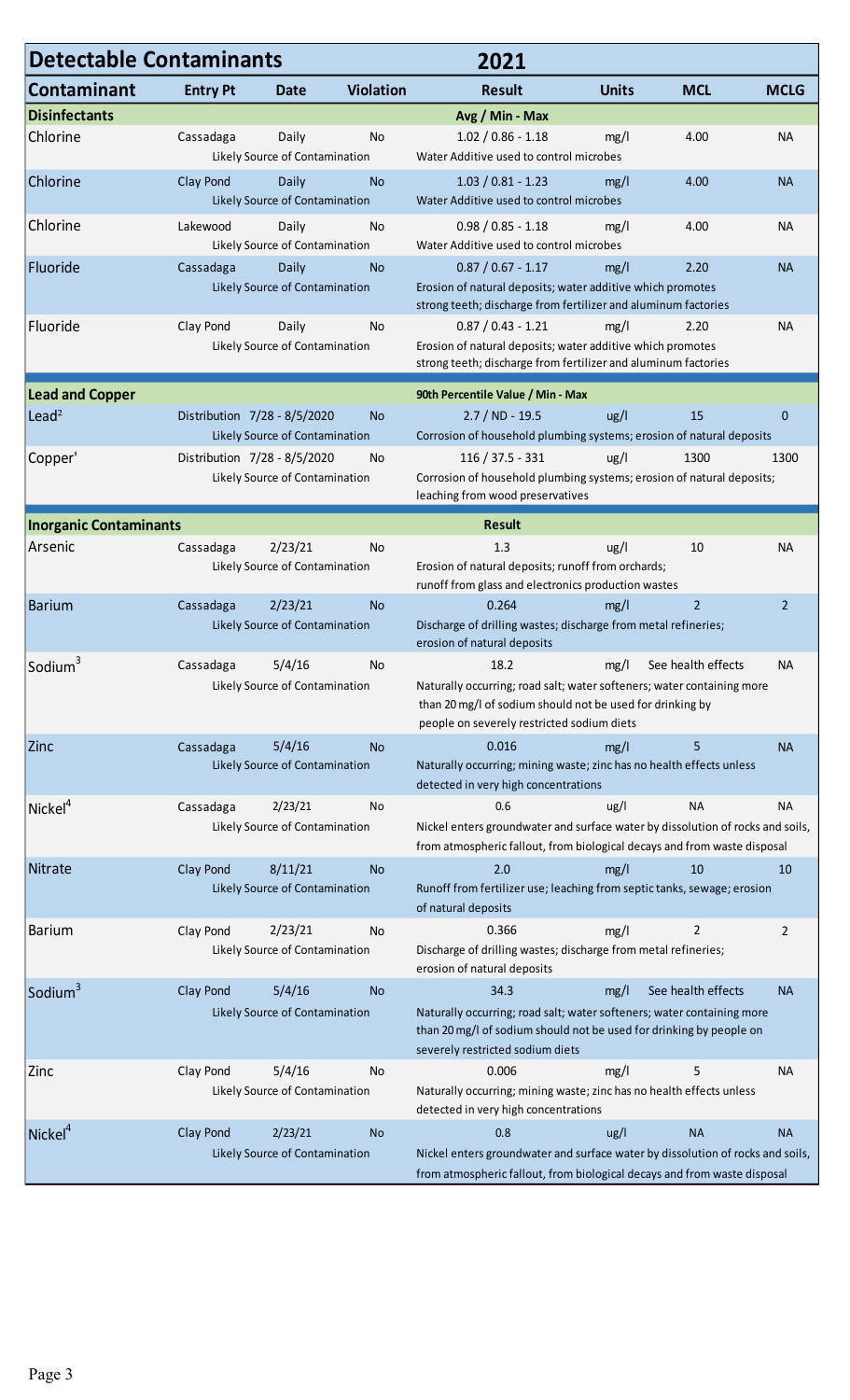| <b>Detectable Contaminants (continued)</b>                |                                |                                            |                         | 2021                                                                                                                        |              |                  |             |  |  |
|-----------------------------------------------------------|--------------------------------|--------------------------------------------|-------------------------|-----------------------------------------------------------------------------------------------------------------------------|--------------|------------------|-------------|--|--|
| Contaminant                                               | <b>Entry Pt</b>                | <b>Date</b>                                | <b>Violation</b>        | <b>Result</b>                                                                                                               | <b>Units</b> | <b>MCL</b>       | <b>MCLG</b> |  |  |
| Inorganic Contaminants (cont'd)                           |                                |                                            |                         | Avg / Min - Max                                                                                                             |              |                  |             |  |  |
| Manganese                                                 | Cassadaga                      | 5/1/2019<br>11/13/2019                     | No                      | $47.2 / 33.2 - 61.2$                                                                                                        | ug/l         | 300              | <b>NA</b>   |  |  |
|                                                           |                                | Likely Source of Contamination             |                         | Naturally occurring; indicative of landfill contamination                                                                   |              |                  |             |  |  |
|                                                           | Clay Pond                      | 5/1/2019<br>11/13/2019                     | No                      | $14.6 / 13.3 - 15.9$                                                                                                        | ug/l         | 300              |             |  |  |
| Manganese                                                 |                                | Likely Source of Contamination             |                         | Naturally occurring; indicative of landfill contamination                                                                   |              |                  | <b>NA</b>   |  |  |
| <b>Secondary Inorganics</b>                               |                                |                                            |                         | Avg / Min - Max                                                                                                             |              |                  |             |  |  |
| Chloride                                                  |                                | 3/11/20                                    | <b>No</b>               | 49.5 / 41.0 - 57.4                                                                                                          | mg/l         | 250              | <b>NA</b>   |  |  |
|                                                           | Likely Source of Contamination |                                            |                         | Likely source is naturally occurring or indicative of road<br>salt contamination                                            |              |                  |             |  |  |
| Sulfate                                                   |                                | 3/11/20                                    | <b>No</b>               | $14.5 / 13.8 - 16.2$                                                                                                        | mg/l         | 250              | <b>NA</b>   |  |  |
|                                                           |                                | Likely Source of Contamination             |                         | Likely source is naturally occurring                                                                                        |              |                  |             |  |  |
| <b>Stage II Disinfection Byproducts</b>                   |                                |                                            |                         | <b>Result</b>                                                                                                               |              |                  |             |  |  |
| <b>Trihalomethanes</b>                                    | <b>Busti FD</b>                | 8/11/21<br>Likely Source of Contamination  | <b>No</b>               | 19.5                                                                                                                        | ug/l         | 80               | <b>NA</b>   |  |  |
|                                                           |                                |                                            |                         | Byproducts of drinking water chlorination. TTHM's are formed when<br>source water contains large amounts of organic matter. |              |                  |             |  |  |
| Trihalomethanes                                           | <b>BOCES</b>                   | 8/11/21                                    | <b>No</b>               | 22.2                                                                                                                        | ug/l         | 80               | <b>NA</b>   |  |  |
|                                                           |                                | Likely Source of Contamination             |                         | Byproducts of drinking water chlorination. TTHM's are formed when<br>source water contains large amounts of organic matter. |              |                  |             |  |  |
| Radiological                                              |                                |                                            |                         | <b>Result</b>                                                                                                               |              |                  |             |  |  |
| <b>Gross Alpha</b>                                        | Cassadaga                      | 5/4/16                                     | <b>No</b>               | 0.046                                                                                                                       | pCi/l        | 15               | <b>NA</b>   |  |  |
|                                                           |                                | Likely Source of Contamination             |                         | Likely source is from the decay of natural deposits                                                                         |              |                  |             |  |  |
| <b>Gross Beta</b>                                         | Cassadaga                      | 5/4/16<br>Likely Source of Contamination   | <b>No</b>               | 1.310<br>Likely source is from the decay of natural deposits                                                                | pCi/l        | 15               |             |  |  |
|                                                           | Cassadaga                      | 5/4/16                                     | No                      | 0.117                                                                                                                       | pCi/l        | 5 pCi/l combined |             |  |  |
| Radium 226                                                |                                | Likely Source of Contamination             |                         | Likely source is from the decay of natural deposits                                                                         |              | 226 and 228      |             |  |  |
|                                                           |                                |                                            |                         |                                                                                                                             |              | 5 pCi/l combined |             |  |  |
| Radium 228                                                | Cassadaga                      | 5/4/16                                     | <b>No</b>               | 0.158                                                                                                                       | pCi/l        | 226 and 228      |             |  |  |
|                                                           |                                | Likely Source of Contamination             |                         | Likely source is from the decay of natural deposits<br>0.398                                                                |              | 30               |             |  |  |
| Total Uranium                                             | Cassadaga                      | 5/4/16<br>Likely Source of Contamination   | No                      | Likely source is from the decay of natural deposits                                                                         | ug/l         |                  |             |  |  |
| <b>Gross Alpha</b>                                        | Clay Pond                      | 8/7/19                                     | <b>No</b>               | 0.694                                                                                                                       | pCi/l        | 15               | <b>NA</b>   |  |  |
|                                                           |                                | Likely Source of Contamination             |                         | Likely source is from the decay of natural deposits                                                                         |              |                  |             |  |  |
| Gross Beta                                                | Clay Pond                      | 8/7/19<br>Likely Source of Contamination   | No                      | 1.650<br>Likely source is from the decay of natural deposits                                                                | pCi/l        | 15               |             |  |  |
|                                                           | Clay Pond                      | 8/7/19                                     | <b>No</b>               | 0.376                                                                                                                       | pCi/I        | 5 pCi/l combined |             |  |  |
| Radium 226                                                |                                | Likely Source of Contamination             |                         | Likely source is from the decay of natural deposits                                                                         |              | 226 and 228      |             |  |  |
|                                                           |                                |                                            |                         | 0.581                                                                                                                       |              | 5 pCi/l combined |             |  |  |
| Radium 228                                                | Clay Pond                      | 8/7/19<br>Likely Source of Contamination   | No                      |                                                                                                                             | pCi/l        | 226 and 228      |             |  |  |
| <b>Total Uranium</b>                                      |                                |                                            |                         | Likely source is from the decay of natural deposits<br>0.374                                                                |              | 30               |             |  |  |
|                                                           | <b>Clay Pond</b>               | 8/7/19<br>Likely Source of Contamination   | <b>No</b>               | Likely source is from the decay of natural deposits                                                                         | ug/l         |                  |             |  |  |
| <b>Unregulated Contaminant Monitoring Rule UCMR4 2019</b> |                                |                                            |                         |                                                                                                                             |              |                  |             |  |  |
|                                                           |                                | 5/1/2019                                   | <b>Not</b>              | Avg / Min - Max                                                                                                             |              | <b>NA</b>        | <b>NA</b>   |  |  |
| <b>Bromide</b>                                            | Cassadaga                      | 11/13/2019                                 | Regulated               | $63.0 / 54.2 - 71.8$                                                                                                        | ug/l         |                  |             |  |  |
| <b>Total Organic Carbon</b>                               |                                | Likely Source of Contamination<br>5/1/2019 |                         | Likely source is naturally occurring                                                                                        |              |                  |             |  |  |
| (TOC)                                                     | Cassadaga                      | 11/13/2019                                 | <b>Not</b><br>Regulated | $0.64 / 0.56 - 0.71$                                                                                                        | mg/l         | <b>NA</b>        | <b>NA</b>   |  |  |
|                                                           |                                | Likely Source of Contamination             |                         | Likely source is naturally occurring                                                                                        |              |                  |             |  |  |
| <b>Bromide</b>                                            | <b>Clay Pond</b>               | 5/1/2019<br>11/13/2019                     | Not<br>Regulated        | $43.35 / 42.1 - 44.6$                                                                                                       | ug/l         | <b>NA</b>        | <b>NA</b>   |  |  |
|                                                           |                                | Likely Source of Contamination             |                         | Likely source is naturally occurring                                                                                        |              |                  |             |  |  |
| <b>Total Organic Carbon</b>                               | Clay Pond                      | 5/1/2019<br>11/13/2019                     | <b>Not</b>              | $0.75 / 0.70 - 0.79$                                                                                                        | mg/l         | <b>NA</b>        | <b>NA</b>   |  |  |
| (TOC)                                                     |                                | Likely Source of Contamination             | Regulated               | Likely source is naturally occurring                                                                                        |              |                  |             |  |  |
|                                                           |                                |                                            |                         |                                                                                                                             |              |                  |             |  |  |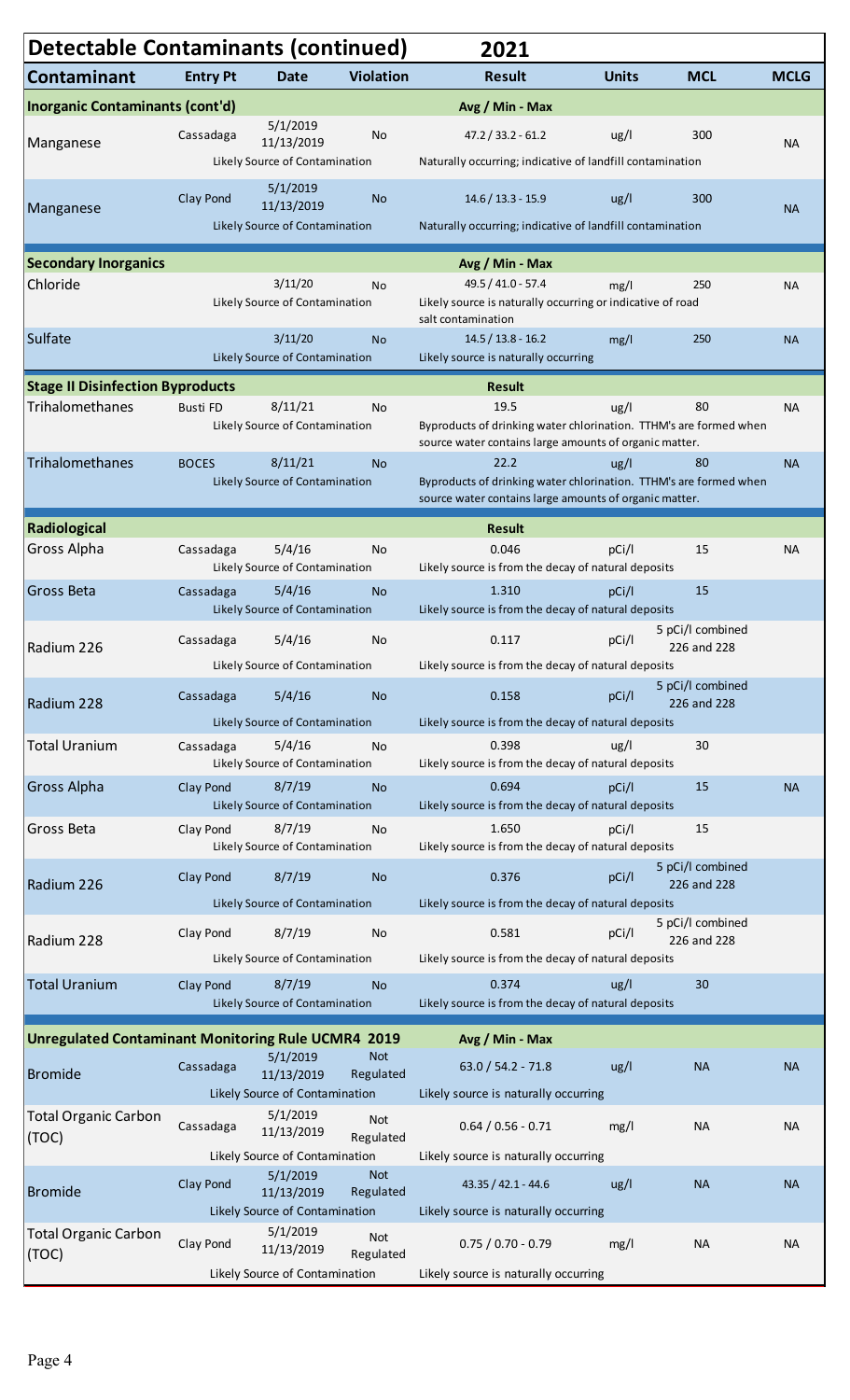| <b>Detectable Contaminants (continued)</b>                  |                 |                                              |                         | 2021                                     |              |            |             |
|-------------------------------------------------------------|-----------------|----------------------------------------------|-------------------------|------------------------------------------|--------------|------------|-------------|
| Contaminant                                                 | <b>Entry Pt</b> | Date                                         | <b>Violation</b>        | Result                                   | <b>Units</b> | <b>MCL</b> | <b>MCLG</b> |
| Unregulated Contaminant Monitoring Rule UCMR4 2019 (Cont'd) |                 |                                              |                         | Avg / Min - Max                          |              |            |             |
| DiChloroAcetic Acid                                         | <b>BOCES</b>    | 5/1/2019<br>11/13/2019                       | <b>Not</b><br>Regulated | $1.2 / 1.1 - 1.3$                        | ug/l         | <b>NA</b>  | <b>NA</b>   |
|                                                             |                 | Likely Source of Contamination               |                         | Byproduct of drinking water chlorination |              |            |             |
| <b>BromoChloroAcetic</b>                                    | <b>BOCES</b>    | 5/1/2019<br>11/13/2019                       | Not                     | $1.8 / 1.6 - 2.0$                        | ug/l         | <b>NA</b>  | <b>NA</b>   |
| Acid                                                        |                 | Likely Source of Contamination               | Regulated               | Byproduct of drinking water chlorination |              |            |             |
| <b>BromoDiChloroAcetic</b>                                  | <b>BOCES</b>    | 5/1/2019<br>11/13/2019                       | <b>Not</b>              | $1.1 / 0.6 - 1.6$                        | ug/l         | <b>NA</b>  | <b>NA</b>   |
| Acid                                                        |                 | Likely Source of Contamination               | Regulated               | Byproduct of drinking water chlorination |              |            |             |
|                                                             | <b>BOCES</b>    | 5/1/2019                                     | Not                     | $1.3 / 0.6 - 2.0$                        | ug/l         | <b>NA</b>  | <b>NA</b>   |
| DiBromoAcetic Acid                                          |                 | 11/13/2019<br>Likely Source of Contamination | Regulated               | Byproduct of drinking water chlorination |              |            |             |
| ChloroDiBromoAcetic                                         | <b>BOCES</b>    | 5/1/2019<br>11/13/2019                       | <b>Not</b>              | $0.5 / 0.4 - 0.6$                        | ug/l         | <b>NA</b>  | <b>NA</b>   |
| Acid                                                        |                 | Likely Source of Contamination               | Regulated               | Byproduct of drinking water chlorination |              |            |             |
|                                                             | <b>BOCES</b>    | 5/1/2019                                     | <b>Not</b>              | $2.5 / 1.7 - 3.3$                        | ug/l         | <b>NA</b>  | <b>NA</b>   |
| <b>HAA5 Group</b>                                           |                 | 11/13/2019<br>Likely Source of Contamination | Regulated               | Byproduct of drinking water chlorination |              |            |             |
|                                                             | <b>BOCES</b>    | 5/1/2019                                     | <b>Not</b>              | $4.7 / 4.2 - 5.2$                        | ug/l         | <b>NA</b>  | <b>NA</b>   |
| <b>HAA6Br</b> Group                                         |                 | 11/13/2019<br>Likely Source of Contamination | Regulated               | Byproduct of drinking water chlorination |              |            |             |
| <b>HAA9 Group</b>                                           | <b>BOCES</b>    | 5/1/2019                                     | Not<br>Regulated        | $5.9 / 5.3 - 6.5$                        | ug/l         | <b>NA</b>  | <b>NA</b>   |
|                                                             |                 | 11/13/2019<br>Likely Source of Contamination |                         | Byproduct of drinking water chlorination |              |            |             |
| DiChloroAcetic Acid                                         | Airport         | 5/1/2019<br>11/13/2019                       | <b>Not</b><br>Regulated | $0.25 / 0.20 - 0.30$                     | ug/l         | <b>NA</b>  | <b>NA</b>   |
|                                                             |                 | Likely Source of Contamination               |                         | Byproduct of drinking water chlorination |              |            |             |
| TriChloroAcetic Acid                                        | Airport         | 5/1/2019<br>11/13/2019                       | Not<br>Regulated        | $0.48/ND - 0.70$                         | ug/l         | <b>NA</b>  | <b>NA</b>   |
|                                                             |                 | Likely Source of Contamination               |                         | Byproduct of drinking water chlorination |              |            |             |
| <b>BromoChloroAcetic</b><br>Acid                            | Airport         | 5/1/2019<br>11/13/2019                       | <b>Not</b><br>Regulated | 0.40                                     | ug/l         | <b>NA</b>  | <b>NA</b>   |
|                                                             |                 | Likely Source of Contamination               |                         | Byproduct of drinking water chlorination |              |            |             |
| <b>BromoDiChloroAcetic</b><br>Acid                          | Airport         | 5/1/2019<br>11/13/2019                       | Not<br>Regulated        | $0.43 / N D - 0.60$                      | ug/l         | <b>NA</b>  | <b>NA</b>   |
|                                                             |                 | Likely Source of Contamination               |                         | Byproduct of drinking water chlorination |              |            |             |
| DiBromoAcetic Acid                                          | Airport         | 5/1/2019                                     | <b>Not</b>              | $0.50 / 0.30 - 0.70$                     | ug/l         | <b>NA</b>  | <b>NA</b>   |
|                                                             |                 | 11/13/2019<br>Likely Source of Contamination | Regulated               | Byproduct of drinking water chlorination |              |            |             |
| ChloroDiBromoAcetic                                         | Airport         | 5/1/2019                                     | Not                     | $0.23 / N D - 0.30$                      | ug/l         | <b>NA</b>  | <b>NA</b>   |
| Acid                                                        |                 | 11/13/2019<br>Likely Source of Contamination | Regulated               | Byproduct of drinking water chlorination |              |            |             |
|                                                             | Airport         | 5/1/2019                                     | Not                     | $1.1/0.9 - 1.3$                          | ug/l         | <b>NA</b>  | <b>NA</b>   |
| <b>HAA5 Group</b>                                           |                 | 11/13/2019<br>Likely Source of Contamination | Regulated               | Byproduct of drinking water chlorination |              |            |             |
| <b>HAA6Br</b> Group                                         | Airport         | 5/1/2019<br>11/13/2019                       | Not<br>Regulated        | $1.35 / 1.1 - 1.6$                       | ug/l         | <b>NA</b>  | <b>NA</b>   |
|                                                             |                 | Likely Source of Contamination               |                         | Byproduct of drinking water chlorination |              |            |             |
| <b>HAA9 Group</b>                                           | Airport         | 5/1/2019<br>11/13/2019                       | <b>Not</b><br>Regulated | $1.95 / 1.3 - 2.6$                       | ug/l         | <b>NA</b>  | <b>NA</b>   |
|                                                             |                 | Likely Source of Contamination               |                         | Byproduct of drinking water chlorination |              |            |             |
| DiChloroAcetic Acid                                         | <b>WWTP</b>     | 5/1/2019<br>11/13/2019                       | Not<br>Regulated        | $0.40 / 0.30 - 0.50$                     | ug/l         | <b>NA</b>  | <b>NA</b>   |
|                                                             |                 | Likely Source of Contamination               |                         | Byproduct of drinking water chlorination |              |            |             |
| <b>BromoChloroAcetic</b><br>Acid                            | <b>WWTP</b>     | 5/1/2019<br>11/13/2019                       | <b>Not</b><br>Regulated | $0.53 / 0.05 - 1.0$                      | ug/l         | <b>NA</b>  | <b>NA</b>   |
|                                                             |                 | Likely Source of Contamination               |                         | Byproduct of drinking water chlorination |              |            |             |
| <b>BromoDiChloroAcetic</b>                                  | <b>WWTP</b>     | 5/1/2019<br>11/13/2019                       | Not                     | $0.43 / N D - 0.60$                      | ug/l         | <b>NA</b>  | <b>NA</b>   |
| Acid                                                        |                 | Likely Source of Contamination               | Regulated               | Byproduct of drinking water chlorination |              |            |             |
| DiBromoAcetic Acid                                          | <b>WWTP</b>     | 5/1/2019<br>11/13/2019                       | <b>Not</b><br>Regulated | $0.60 / 0.40 - 0.80$                     | ug/l         | <b>NA</b>  | <b>NA</b>   |
|                                                             |                 | Likely Source of Contamination               |                         | Byproduct of drinking water chlorination |              |            |             |
| ChloroDiBromoAcetic<br>Acid                                 | <b>WWTP</b>     | 5/1/2019<br>11/13/2019                       | Not<br>Regulated        | $0.35 / 0.30 - 0.40$                     | ug/l         | <b>NA</b>  | <b>NA</b>   |
|                                                             |                 | Likely Source of Contamination               |                         | Byproduct of drinking water chlorination |              |            |             |
| <b>HAA5 Group</b>                                           | <b>WWTP</b>     | 5/1/2019<br>11/13/2019                       | <b>Not</b><br>Regulated | $1.0 / 0.7 - 1.3$                        | ug/l         | <b>NA</b>  | <b>NA</b>   |
|                                                             |                 | Likely Source of Contamination               |                         | Byproduct of drinking water chlorination |              |            |             |
| <b>HAA6Br</b> Group                                         | <b>WWTP</b>     | 5/1/2019<br>11/13/2019                       | Not<br>Regulated        | $2.0 / 1.8 - 2.2$                        | ug/l         | <b>NA</b>  | <b>NA</b>   |
|                                                             |                 | Likely Source of Contamination               |                         | Byproduct of drinking water chlorination |              |            |             |
| <b>HAA9 Group</b>                                           | <b>WWTP</b>     | 5/1/2019<br>11/13/2019                       | <b>Not</b><br>Regulated | $2.4 / 2.1 - 2.7$                        | ug/l         | <b>NA</b>  | <b>NA</b>   |
|                                                             |                 | Likely Source of Contamination               |                         | Byproduct of drinking water chlorination |              |            |             |
| DiChloroAcetic Acid                                         | Busti FD        | 5/1/2019<br>11/13/2019                       | Not<br>Regulated        | $0.55 / 0.50 - 0.60$                     | ug/l         | <b>NA</b>  | <b>NA</b>   |
|                                                             |                 | Likely Source of Contamination<br>5/1/2019   | <b>Not</b>              | Byproduct of drinking water chlorination |              |            |             |
| <b>TriChloroAcetic Acid</b>                                 | <b>Busti FD</b> | 11/13/2019                                   | Regulated               | $0.48 / N D - 0.70$                      | ug/l         | <b>NA</b>  | <b>NA</b>   |
| BromoChloroAcetic                                           |                 | Likely Source of Contamination<br>5/1/2019   |                         | Byproduct of drinking water chlorination |              |            |             |
| Acid                                                        | Busti FD        | 11/13/2019                                   | Not<br>Regulated        | $0.23 / N D - 0.30$                      | ug/l         | <b>NA</b>  | <b>NA</b>   |
|                                                             |                 | Likely Source of Contamination               |                         | Byproduct of drinking water chlorination |              |            |             |
| DiBromoAcetic Acid                                          | <b>Busti FD</b> | 5/1/2019<br>11/13/2019                       | <b>Not</b><br>Regulated | $0.45 / 0.40 - 0.50$                     | ug/l         | <b>NA</b>  | <b>NA</b>   |
|                                                             |                 | Likely Source of Contamination               |                         | Byproduct of drinking water chlorination |              |            |             |
| ChloroDiBromoAcetic<br>Acid                                 | Busti FD        | 5/1/2019<br>11/13/2019                       | Not<br>Regulated        | $0.35 / 0.30 - 0.40$                     | ug/l         | <b>NA</b>  | <b>NA</b>   |
|                                                             |                 | Likely Source of Contamination               |                         | Byproduct of drinking water chlorination |              |            |             |
| <b>HAA5</b> Group                                           | <b>Busti FD</b> | 5/1/2019<br>11/13/2019                       | <b>Not</b><br>Regulated | $1.35 / 1.0 - 1.7$                       | ug/l         | <b>NA</b>  | <b>NA</b>   |
|                                                             |                 | Likely Source of Contamination               |                         | Byproduct of drinking water chlorination |              |            |             |
| <b>HAA6Br Group</b>                                         | <b>Busti FD</b> | 5/1/2019<br>11/13/2019                       | Not<br>Regulated        | $0.95 / 0.80 - 1.10$                     | ug/l         | <b>NA</b>  | <b>NA</b>   |
|                                                             |                 | Likely Source of Contamination               |                         | Byproduct of drinking water chlorination |              |            |             |
| <b>HAA9 Group</b>                                           | <b>Busti FD</b> | 5/1/2019<br>11/13/2019                       | <b>Not</b><br>Regulated | $1.85 / 1.30 - 2.40$                     | ug/l         | <b>NA</b>  | <b>NA</b>   |
|                                                             |                 | Likely Source of Contamination               |                         | Byproduct of drinking water chlorination |              |            |             |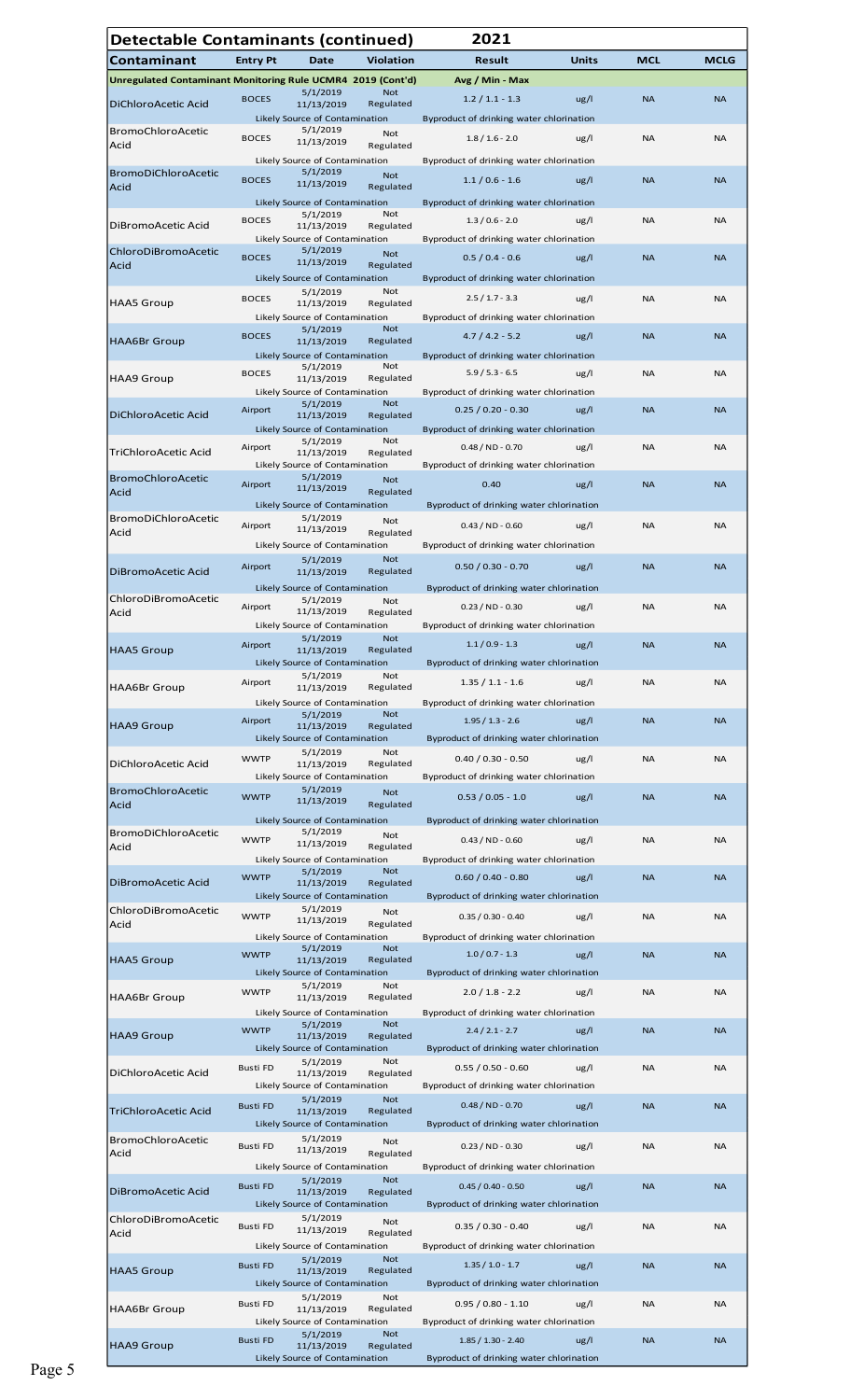#### the level presented represents the 90th percentile of the 30 sites tested for copper. A percentile is a percent **Notes:**

1- The level presented represents the 90th percentile of the 30 sites tested for copper. A percentile is a value on a scale of 100 that indicates the percent of a distribution that is equal to or below it. The 90th percentile is equal to or greater than 90% of the copper values detected at your water system. In this case, 30 samples were collected and the 90th percentile value was the 27th highest value. The action level for copper was not exceeded at any of 2-The level presented represents the 90th percentile of the 30 sites test  $\alpha$  sites test-sites test-sites test-sites test-sites test-sites test-sites test-sites test-sites test-sites test-sites test-sites test-sites testthe test sites.

2- The level presented represents the 90th percentile of the 30 sites tested. One of the thirty sampled sites tested above the action level; however, the 90th percentile value for our water system was below the lead action level. 3– Water containing more than 20 mg/l of sodium should not be used for drinking by people on severely restricted sodium diets. Water containing more than 270 mg/L of sodium should not be used for drinking by people on moderately restricted sodium diets.

4- The result presented was reported as an estimated value by the laboratory; the contaminant was detected in the sample but at a concentration below that which could be reliably quantified. *Maximum Contaminant Level Goal* (MCLG): The level of a contaminant in drinking water below which

### there is no known or expected risk to health. McLGs allow for a margin of safety. The safety of safety. The safety  $\alpha$

Maximum Contaminant Level (MCL): The highest level of a contaminant that is allowed in drinking water. MCLs are set as close to the MCLGs as feasible.

*Maximum Contaminant Level Goal* (MCLG): The level of a contaminant in drinking water below which there is no known or expected risk to health. MCLGs allow for a margin of safety.

*Action Level* (AL): The concentration of a contaminant which, if exceeded, triggers treatment or other require-**Micrograms which a water system must follow.** The corresponds to one billion part of liquid in one billion part

*Non-Detects* (ND): Laboratory analysis indicates that the constituent is not present.

**Milligrams per liter (mg/L)**: Corresponds to one part of liquid in one million parts of liquid (parts per million  $t$ er. There is convincing evidence that addition of a disinfectant is necessary for control of microbial contamippm).

*Micrograms per liter (ug/L)*: Corresponds to one part of liquid in one billion parts of liquid (parts per billion -**Picoc**uries per liter  $\mathbf{p}$ : A measure of  $\mathbf{p}$ : A measure of  $\mathbf{p}$ : A measure of radioactivity in water. ppb).

water. There is convincing evidence that addition of a disinfectant is necessary for control of microbial contam- $\alpha$  are bacteria that are naturally present in the environment and are used as an indicator that other, we used as an indicator that other, we use  $\alpha$ *Maximum Residual Disinfectant Level* **(MRDL)**: The highest level of a disinfectant allowed in drinking inants.

**Picocuries per liter (pCi/l):** A measure of radioactivity in water.

### $\,$  WHAT DOES THIS INFORMATION MEAN? The year, four sites tested positive positive  $\,$   $\,$

Coliforms are bacteria that are naturally present in the environment and are used as an indicator that other, potentially harmful, waterborne pathogens may be present or that a potential pathway exists through which contamination may enter the drinking water distribution system. The BPU collects fifty routine total coliform samples per month throughout the water distribution system. In May, one site tested positive for Total Coliform. The site was re-sampled following State protocols and tested negative for Total Coliform upon resampling. Since total coliforms were detected in less than 5% of the samples collected during any one month, the system was not in violation. It should be noted that E.coli, associated with human and animal fecal waste, was not detected in any of the samples. It is possible than at young children. It is possible than at your home may be higher than at other than at other than at other than at other than at other than at other than at  $\alpha$ 

Regarding lead testing, the BPU must ensure that water from the customer's tap does not exceed the lead action level in 90 percent of the homes sampled (90th percentile value). One of the thirty sampled sites tested above the lead action level; however, the 90th percentile value for our water system was below the lead action level. We are required to present the following information on lead in drinking water: If present, elevated levels of lead can cause serious health problems, especially for pregnant women, infants, and young children. It is possible that lead levels at your home may be higher than at other homes in the community as a result of materials control the variety of materials used in plumbing components. When your water has been sitting for several hours, you can minimize the potential for lead exposure by flushing your tap for 30 seconds to  $2$  minutes before using water for drinking or cooking. If you are concerned about lead in your water, you may wish to have your call the State Health Department at (518) 402-7650. NYS Information on lead in drinking water, testing meth-Although or at http:www.epa.gov/safewater/lead. used in your home's plumbing. The BPU is responsible for providing high quality drinking water, but cannot water tested. To request a free drinking water lead test kit, you can email FreeWaterTesting@health.ny.gov or ods, and steps you can take to minimize exposure is available from the Safe Drinking Water Hotline (1-800-426

### <u>IS THE BPU WATER SYSTEM MEETING OTHER RULES THAT GOVERN OPERATIONS?</u>

During 2021, our system was in compliance with applicable State drinking water operating, monitoring and particularly at risk from infections. The seek advice from the infections of the people should seek advice from the their drinking water. EPA/CDC guidelines on appropriate means to lessen the risk of infection by  $C$ 

On September 8, 2021, a main break on Route 394 occurred resulting in low water pressure or no water to customers in the Town of Busti and Town of North Harmony located north of Smith Boys Marina. A Boil Water Advisory was issued for those customers as directed by the Chautauqua County Department of Health. Following repair of the main break, the BPU collected twelve total bacteriological samples from September 9-10, 2021. All twelve samples passed bacteriological testing, and therefore, the Boil Water Advisory was lifted.